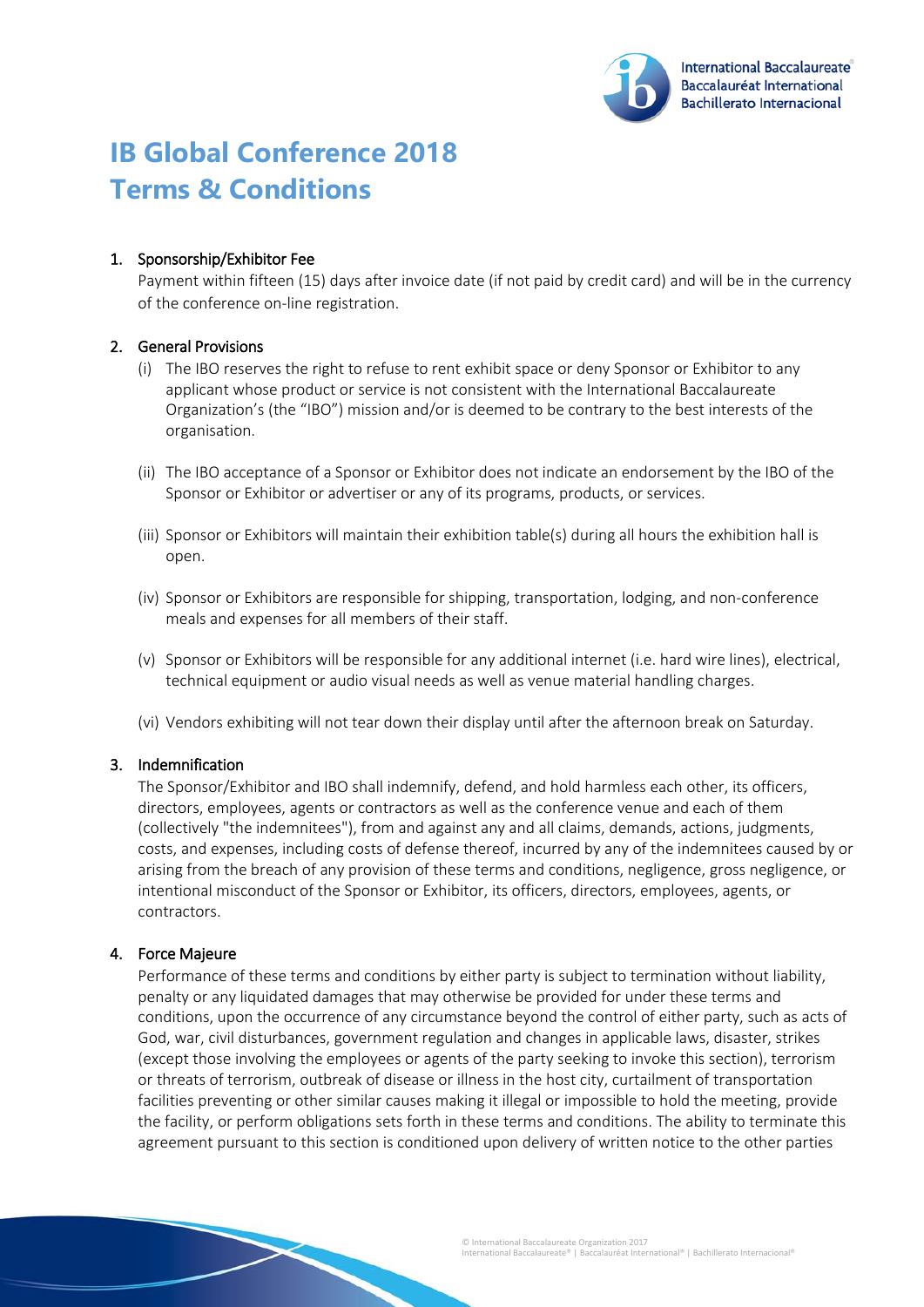setting forth the basis for such termination as soon as reasonably practical, but in no event later than 10 days after learning of such basis.

### 5. Insurance

The Sponsor or Exhibitor will maintain insurance against all types of public, general liability, with personal injury and property damage coverage, with limits not less than USD\$500,000 per occurrence pending conference venue requirements which may be higher, or such higher amounts as are commercially reasonable for its business and the type of services provided herein, in the country where the event takes place and shall provide certificates of insurance of such coverage to the IBO upon written request from the IBO. The Sponsor or Exhibitor understands that the IBO does not maintain insurance covering the Sponsor or Exhibitor's property and it is the sole responsibility of the Sponsor or Exhibitor to obtain such insurance.

### 6. Compliance with Laws

Each party hereby represents and warrants that it shall comply with all laws, rules, orders and regulations applicable to the operation of its respective business and performance under these terms and conditions.

## 7. Confidentiality

The Sponsor or Exhibitor shall treat as confidential all information and/or data of a confidential nature or purposes (whether marked "confidential" or not) that it receives from the IBO and which concerns the IBO's business, operations, schools, students, or customers, or is personal data or personal information about guests, and all information or data derived from the foregoing types of information. The Sponsor or Exhibitor or Exhibitor shall treat the IBO's confidential information with at least the same level of protection as it accords to its own confidential information, and in no event, to directly or indirectly share, disclose or reveal the IBO's confidential information with any third parties, or make it generally publicly available without the IBO's prior written consent, except as may be required by local laws. The Sponsor or Exhibitor agrees to keep the IBO's confidential information in a secure environment and that access will be restricted to employees, contractors and agents who have a need to know.

## 8. Intellectual Property

No exchange of intellectual property rights is implied by these terms and conditions. The intellectual property rights of each party will remain the intellectual property rights of that party and neither party will have the right to use the other party's intellectual property rights, including trade-marks, logos or names in any promotional materials or otherwise, without the prior written consent of that party.

## 9. Privacy of Personal Information

The Sponsor or Exhibitor will protect and use personal data and personal information about guests that the Sponsor or Exhibitor receives in connection with its performance of these terms and conditions, whether from the IBO directly or from guests when they interact directly with the Sponsor or Exhibitor, in accordance with all applicable data protection and privacy laws, including any local laws relating to marketing, advertising, and other uses of guest data that may be collected directly by the Sponsor or Exhibitor. For the avoidance of doubt, any personal data or personal information of participants transferred, shared or disclosed by the IBO to the Sponsor or Exhibitor, shall be considered confidential information and shall not be used by the Sponsor or Exhibitor, directly or indirectly, for any direct marketing, email campaigns, data mining or other purposes or shared, sold or otherwise provided to any third parties. Without limiting the generality of the foregoing, the Sponsor or Exhibitor, with respect



**International Baccalaureate Baccalauréat International Bachillerato Internacional**